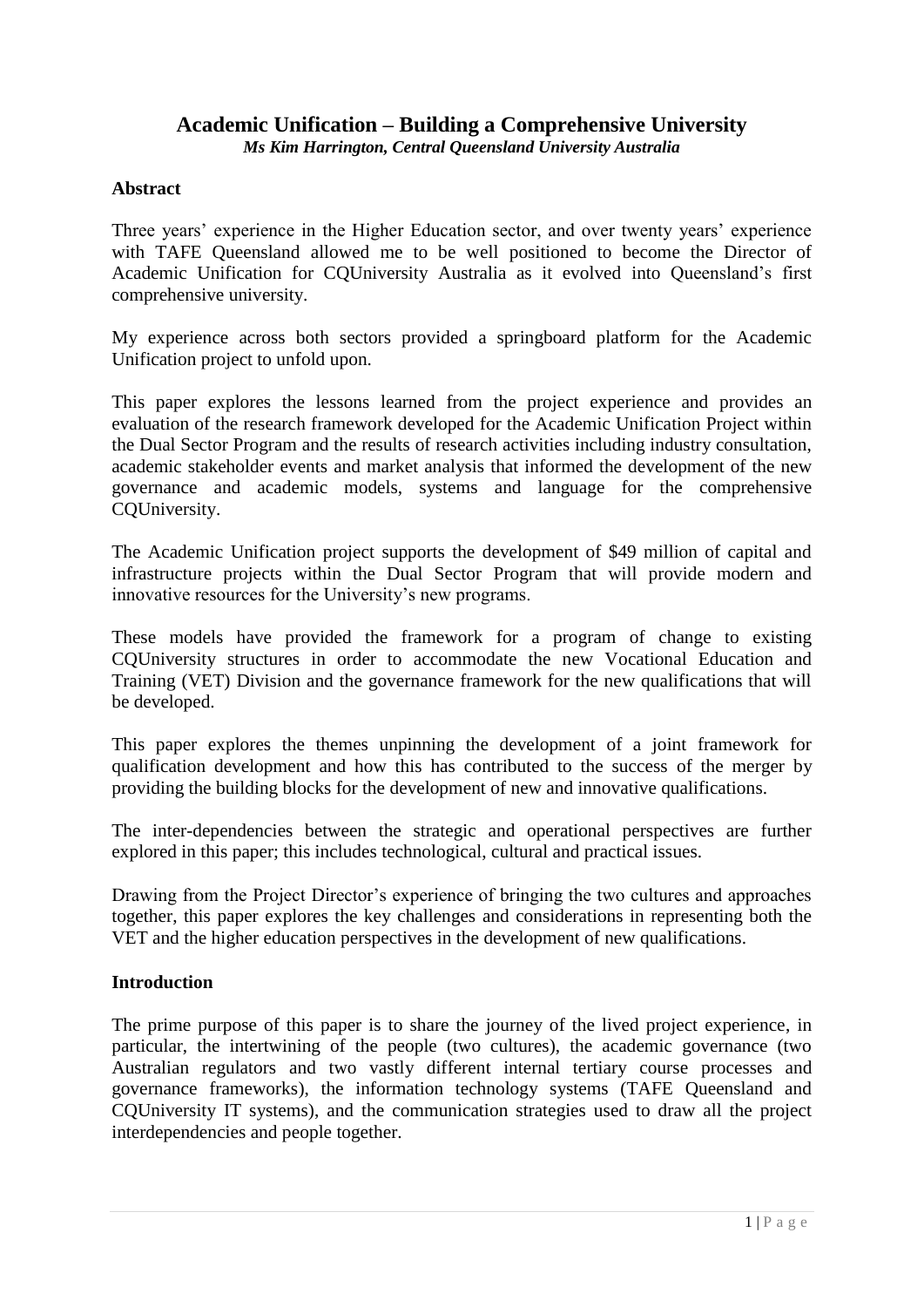Information is drawn from the Project Director's experience as the practitioner, project planning and reporting documents, Best practice in dual-sector integration research undertaken by KPMG on behalf of the project, the project evaluation findings, and related literature readings.

The project description - *By the reconceptualisation of continuing education and training, fluid pathways will form the foundation for students to experience life-long learning within one organisation, offering bi-directional vocational training and higher education options in a dual sector environment.* 

The project purpose - *The Academic Unification Project will manage alterations and enhancements of curricula across all programs of both systems in the development of models and strategies to provide a seamless pathway post High School through to Higher Education. Post school pathways will be designed and created to ensure accessibility for students is streamlined and easy to navigate. This will result in increased program offerings from both sides of the VET and HE components of the university. The enhancements will focus on accessibility, innovative curriculum & programs, exit points and clearly defined pathways.*

The project objective - *The curriculum redesign to enhance access and participation will become systemic within the dual sector organisation. Being systemic will ensure bidirectional study pathways are established; streamlined and automated enrolment and administrative processes are created and implemented; and innovative curriculum is designed so that it is both appealing to students and results in graduates with the attributes sought by industry, government and the community. To achieve this outcome the project must embed these strategies within the corporate governance and quality systems of the organisation. The process of building a seamless pathway framework with access to innovative curriculum models will provide opportunities to bring two cultures together to ensure that the dual sector development is culturally inclusive and aware of the needs of vocational training and higher education as we become a dual sector organisation.* 

## **The Project Journey Findings and Challenges**

As a project team, we set out to achieve the overall project aim which was to provide fluid pathways offering bi-directional vocational training and higher education options for our students within the one tertiary institution.

Students were to have one student identifier number, be able to take advantage of articulation pathways with credit, value add training workshops and skill sets at the vocational level to enhance their degree employability outcomes, and have access to interim awards at the vocational level.

The university itself was to be supported through the redesign of the academic governance framework and the design and implementation of new IT systems and solutions to support the governance and curriculum models and curriculum strategies. At the same time, the cultural aspects of the vocational staff and students and the higher education staff and students had to be considered.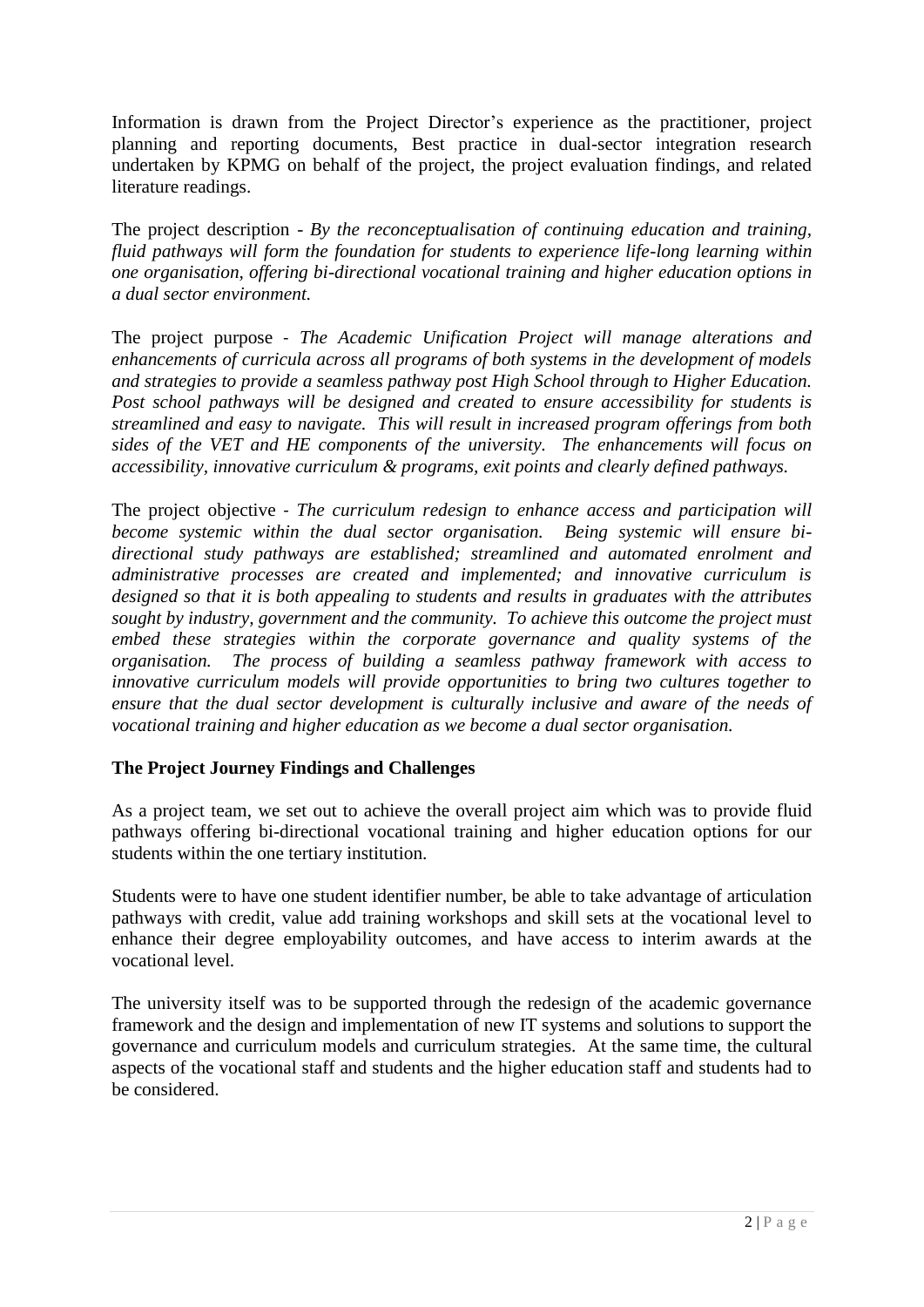One of our first project discoveries was that CQ TAFE predominately delivered certificate III courses with minimal diploma courses on scope of registration, particularly in the trade areas and also in some areas of business. This meant there was a gap which the project had to address if it was to establish seamless pathways and articulation with credit. How could CQUniversity become a truly comprehensive university if AQF levels 4 and 5 were missing?

The project addressed this vocational deficiency by adding ten certificate IVs and twelve diploma qualifications to our scope of registration. Market research and industry consultation were key drivers in determining the discipline areas of these 22 new vocational qualifications and their course content. Industry engagement is a university's relationships with the wider business community. CQUniversity recognises industry is a key stakeholder in the outcomes of a dual-sector university and, as such, works closely to engage with them.

The project facilitated collaborative discussions between the relevant higher education managers and academics and the TAFE managers to discuss pathways, articulations and credit points. Selection of vocational electives was of significant importance to try and maximise potential credit and prepare vocational students for higher education studies.

At first glance, one may think that articulation from a vocational diploma course into a higher education degree program through a pathway to offer eight credit points (one year credit) would be relatively simple to achieve particularly in discipline areas where a synergy exists, for example in business, within a dual sector institution.

Putting aside the cultural and IT system differences and reporting to two levels of government, the volume of learning and the fact that vocational courses are focussed on job skills rather than academic outcomes proved to be barriers. Moodie and Wheelahan 2011 suggest there is a deep division in Australian institutions partly because each sector has a different curriculum model and because of Australia's different constitutional arrangements.

Moodie and Wheelahan go on to say that all Australian national vocational qualifications are defined not by content but by workplace outcomes 'so there is no such thing as curriculum in Australian national vocational education qualification statements'.

All vocational qualification outcomes are defined by competencies which are defined as the application of specified knowledge, skill and attitudes needed to undertake a work role or task to the workplace standard. While it may appear that there is a role for knowledge in vocational education qualifications, it is limited because knowledge 'should only be included if it refers to knowledge actually applied at work' (DEST, 2006, p.114).

This means that the vocational qualification focus is on contextually specific applications of knowledge rather than academic or applied academic disciplines. 'Developing study skills and the skills and theoretical knowledge to proceed to further education in the field are not workplace competencies and so are not included as outcomes in vocational education qualifications.' (Wheelahan and Carter, 2001).

During project meeting discussions with CQUniversity academics, some expressed statements reflective of the differences between the sectors in line with Moodie and Wheelahan's findings.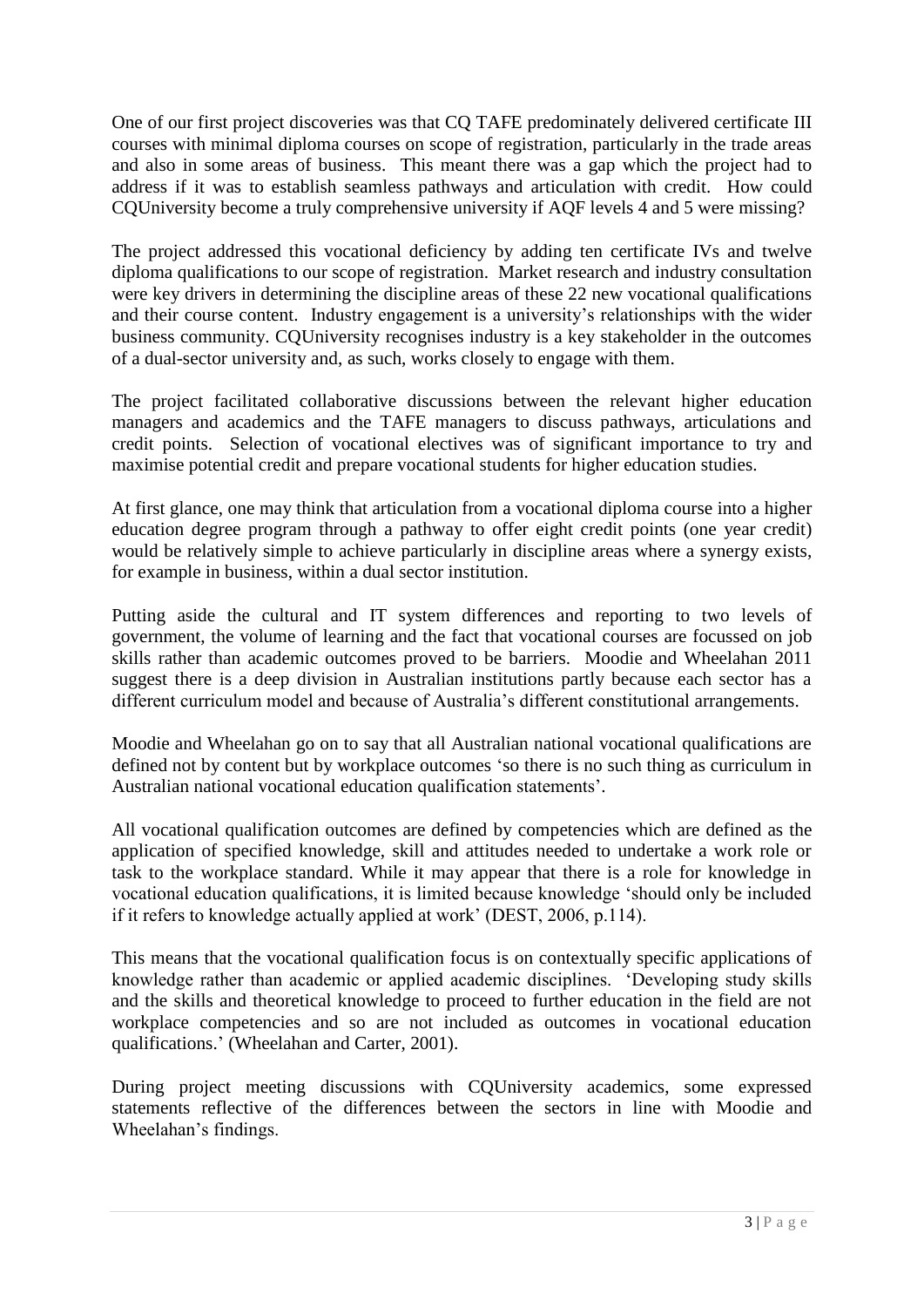Specifically, some academics stated 'vocational training teaches students how to do the work task, whereas higher education provides students the expression of ideas, knowledge and information, exploring academic issues and promoting the mind to develop further based on ideas and theories and not related to practical efforts.'

This situation is a reality and one that is possibly not recognised by all levels of the University yet is proving to remain a barrier to the project in some discipline areas.

The Academic Unification project has delivered the following outcomes:-

- Vocational managers and teachers wanting articulation;
- Higher education managers and lecturers willing to explore articulation pathways, and wanting articulations in place to use the pathway as a feeder;
- Certificate IV & diploma vocational qualifications newly added to scope of registration to bridge the gap;
- An articulations business process and workflow;
- A newly designed and developed IT system to support the articulations business process;
- A 'How to do Articulations and Mapping Handbook' has been developed;
- Information forums and training in process and systems has taken place;
- A new vocational course IT system developed to interface with the higher education IT system, push content to the student management system, University Handbook, and University website – therefore providing information for all areas of the university including marketing, recruitment and enrolment staff;
- An approved new academic governance framework to support a dual sector university;
- Policies and procedures have been reviewed;
- Integrated sub-committees in order to facilitate communication and understanding;
- Pathways from certificate III to Bachelor degree have been identified;
- The Information Technology Department is working towards implementing the one student management system;
- An Academic Unification project director and project team supporting and facilitating internal discussions between the two sectors; and
- All internally within Queensland's first dual sector university.

Despite all of the above, we still have a way to go to achieve articulation with eight credit points in some like discipline areas.

The KPMG Best practice in dual-sector integration final report 2014 found the academic framework for accrediting vocational pathways requires governance arrangements. 'Academic research in recent years has underscored the importance of harmonising recognition of prior learning between vocational and higher education. During the period from the mid-90s until 2005, the Australian Vice-Chancellors and the Australian National Training Authority attempted to harmonise recognition of prior learning and credit transfers between vocational and higher education.'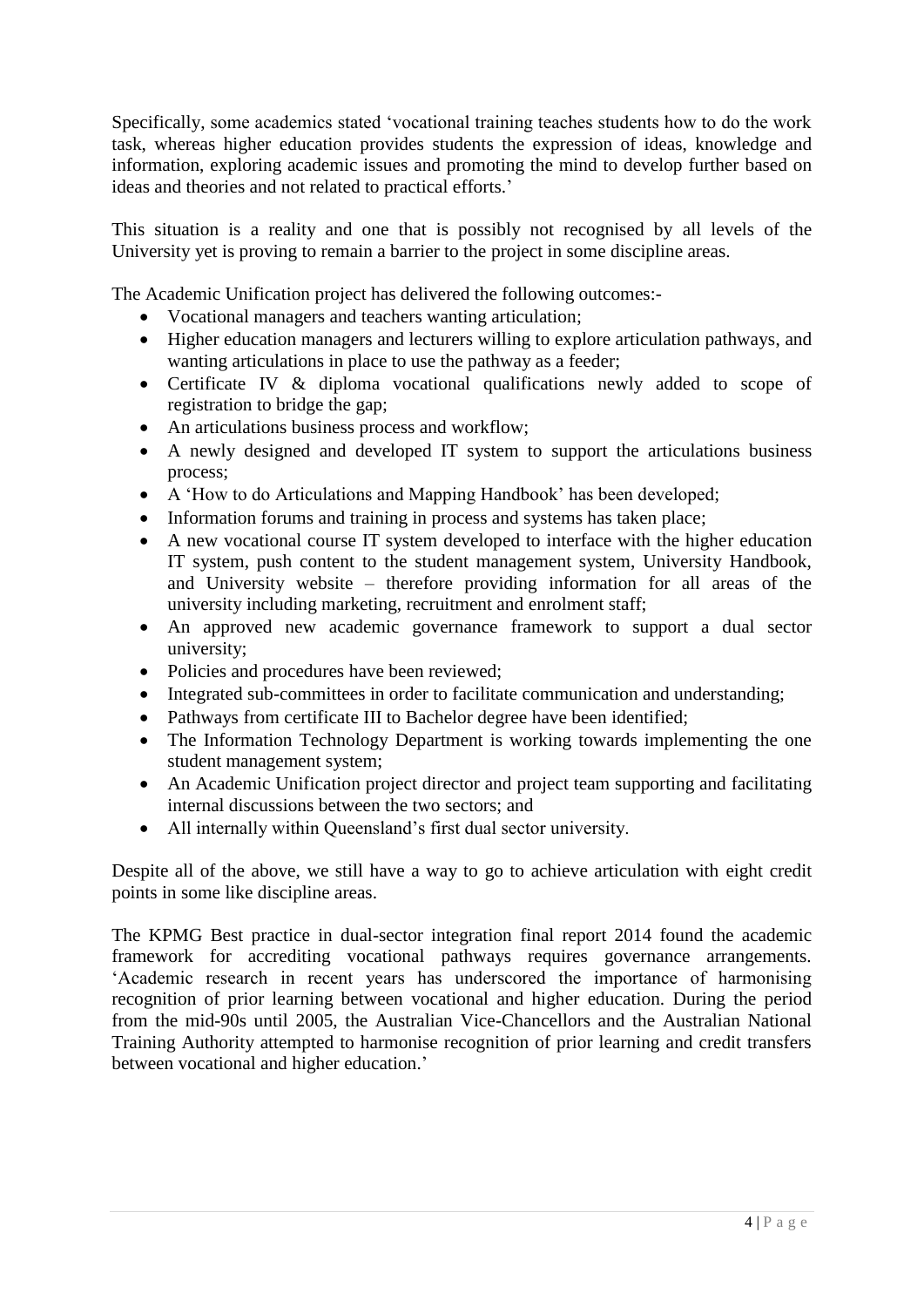Researchers have argued that standardising recognition of post-secondary units of study would improve articulation between vocational and higher education. However, standardised industry-wide recognition of prior learning has not been widely or consistently adopted. KPMG recommend 'there may be a need for dual-sector universities to develop a clear, internal standard of credit transfer to facilitate intra-institutional articulation.'

Further to this, Ballantyne 2012, suggests that intersectoral tensions exist at the low levels in dual sector organisations and that there are little or no attempts on a regular or systematic basis to bring people from across the TAFE – HE divide other than to work on specific or focussed issues such as accreditation, pathway, and credit exemptions.

Because less information is systematically transmitted there exists the probability of more tensions and misconceptions being generated at this level between TAFE teachers, HE academics, students and administrators. Ballantyne 2012, p.119, 'Students enrolled in the HE division who happen to be currently undertaking TAFE subjects can find themselves shunted back and forth between the sectors.'

They often receive the impression that nobody knows what they are doing. In addition when inadequate communication occurs and cultural tensions left unaddressed between the two sectors there is little way of identifying whether or not the material taught at TAFE level is responsive to the material taught at HE level later on.

The KPMG Best practice in dual-sector integration research, 2014, further suggests dualsector universities face challenges communicating the administrative, vocational and higher education requirements of developing a dual-sector course.

In a published series of interviews, it was found that teaching staff often constructed the teaching environment without consideration of the administration requirements.

Many staff were unable to describe the administrative processes and costs associated with developing new courses, including enrolment, accreditation, timetabling, etc. Wheelehan 2000, p.40, 'It may pose a risk to the seamlessness of student experience if administration between sectors is inconsistent or imposes additional barriers to the student'.

## **Conclusion**

The following diagram (see **Figure 1**) captures the findings that cultural integration is most effective when senior leadership and student administration are closely integrated.

By contrast, academic staff at the course development and delivery level are most effective when their unique sectoral differences are acknowledged within a context of having a shared mission and some overlap in the area of course content.

From the previously listed project achievements, it can be determined that CQUniversity is well positioned in having dual sector systemic governance, administrative, and information systems to support the sector differences while, at the same time, facilitating bi-directional seamless pathways for students. Cultural differences also benefit from the systemic processes, governance and systems, likewise do industry and students.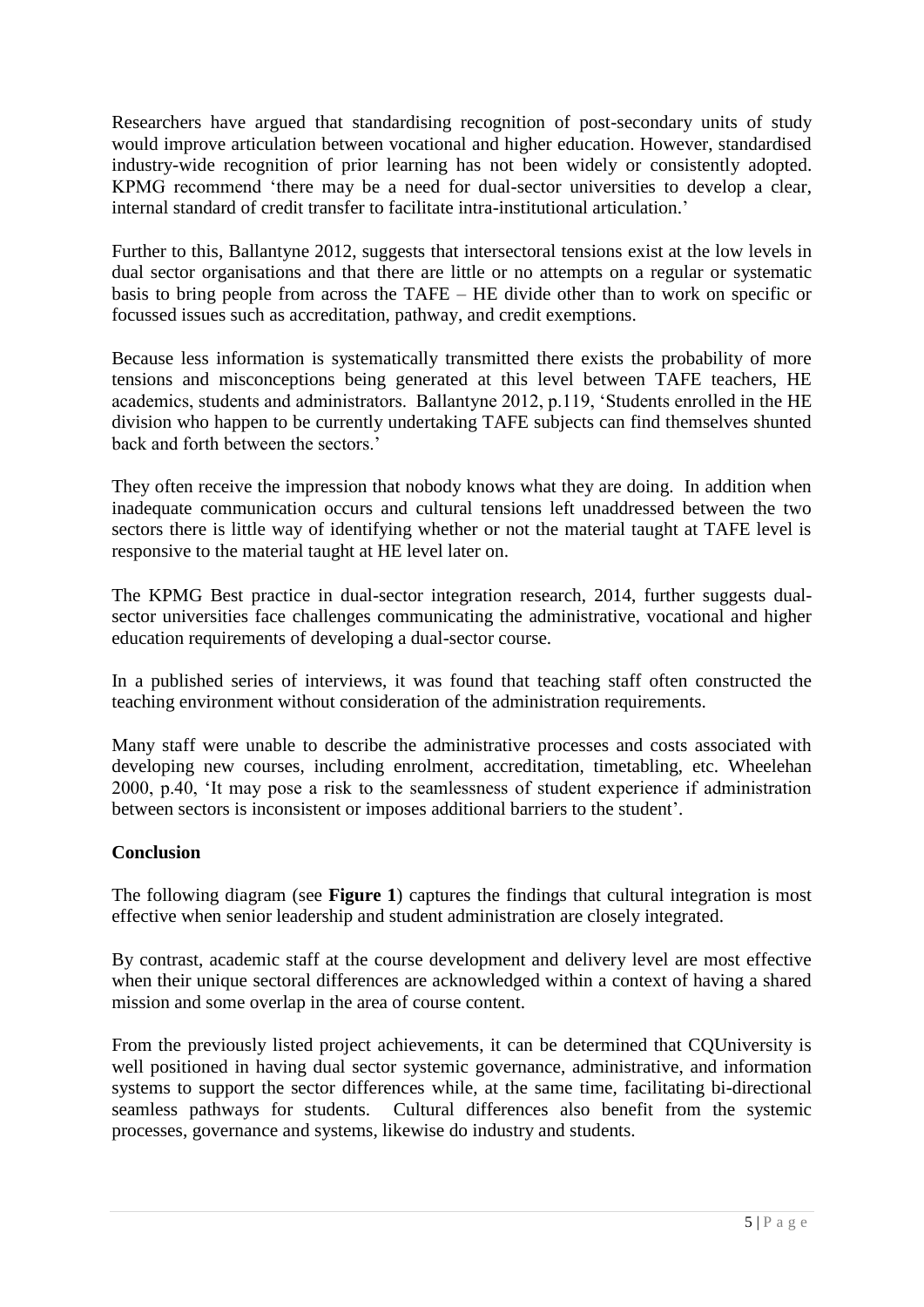

**Figure 1:** *Distinct but complimentary cultural integration* KPMG, (2014), Best Practice in Dual-Sector Integration – Central Queensland University

The outcomes of the Academic Unification project are currently under review, the evaluation and development of an evaluation report is being conducted by an independent executive officer. Evaluation findings to date indicate that the project outcomes were achieved.

This is a positive position for CQUniversity to be in as Garrod & MacFarlane, 2009 suggest in Australia that we need to challenge the boundaries in the field of higher education and further education sectors, to bring about a radical new way of organising post-secondary education that directly promotes a social justice agenda and the widening of student participation.

CQUniversity is Australia's most engaged university, directly engaging with industry and communities. We have a widening student participation program for our higher education students and we are looking to roll this out to our vocational students.

With the COUniversity and CO TAFE merger only taking place on  $1<sup>st</sup>$  July 2014, CQUniversity has achieved a vast volume of work to build the systemic dual sector framework encompassing people (culture), governance, information technology systems, and business processes.

This work will continue as we transition to embed Queensland's first comprehensive university.